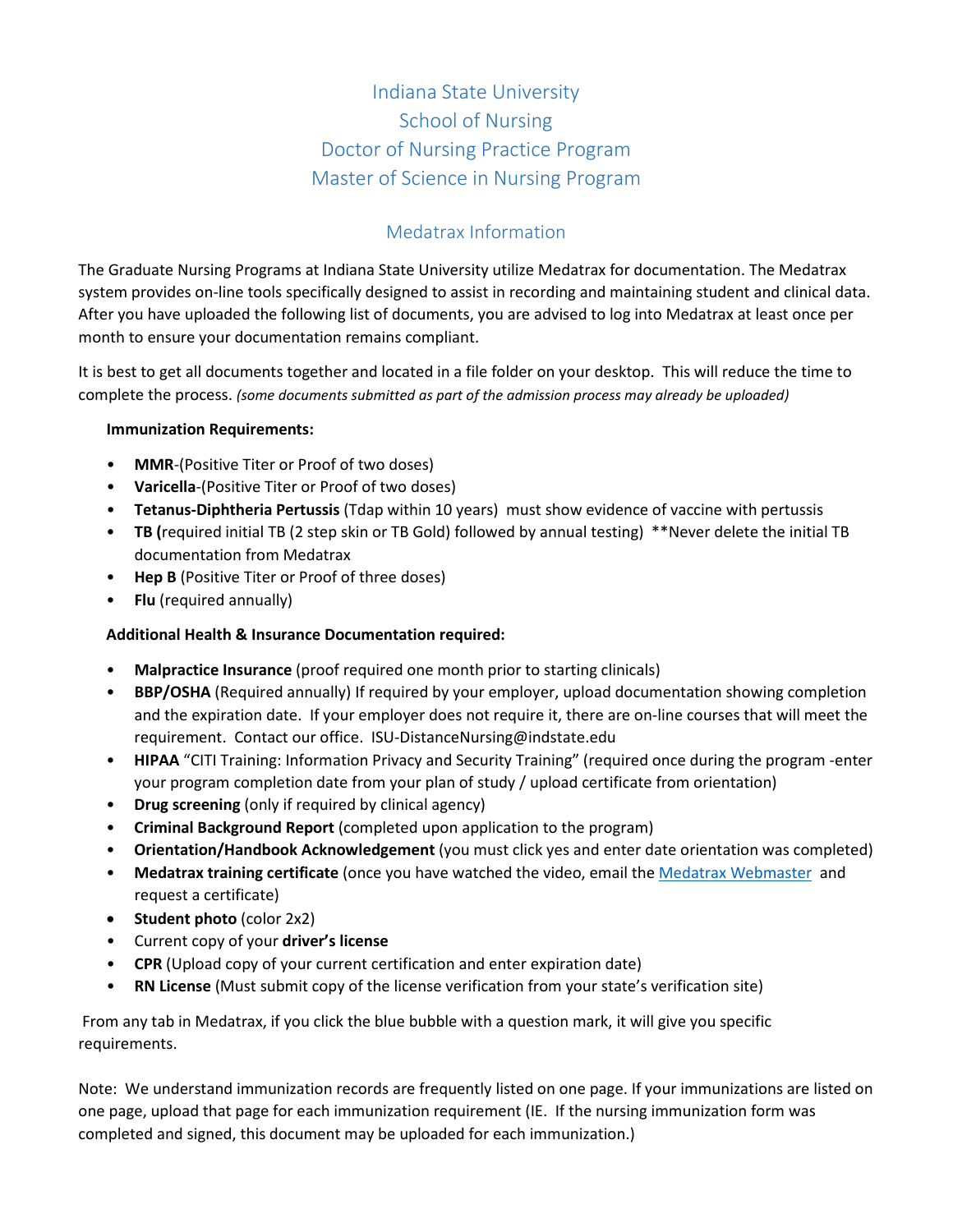Please verify that documents uploaded are legible and have the necessary information. The uploaded document does not appear at the link until you click 'OK'.

#### **Frequently Asked Questions:**

1. How do I meet the TB testing requirement?

Students are required to show proof of initial TB testing. The initial test can be either a two-step skin test (tests completed 1-3 weeks apart) or a QuantiferonTB-Gold or T.SPOT-TB blood testing. This must be followed up by annual testing. All documentation must be uploaded.

2. My initial two-step testing was completed in 2012; Do I have to upload proof of that testing and annual testing until current date?

The short answer is yes. If there are any breaks in your documentation and/or your testing, the initial two-step or blood testing must be completed.

3. I had a Tetanus booster last year, do I need to get a Tdap?

Students must provide documentation of a Tdap within the last 10 years. Td does not include pertussis and students may therefore be at risk of infection.

4. I had the chickenpox as a child. Do I need to get the immunization?

You must provide signed documentation from a medical provider (MD, DO, PA, NP) verifying that you had the illness. If you are not able to do so, you will need proof of either two doses of varicella vaccine (28 days apart) or serologic evidence of immunity (positive titer).

5. Will I have to continue to update Medatrax with immunization information annually?

You will be required to update items that expire. This would include things such as your RN license, CPR, and Blood Borne Pathogens training documents. You will also need to repeat your TB (1 step or TB-Gold) testing annually in addition to your influenza vaccine.

6. What happens if my Medatrax documentation is not kept up to date?

It is the student's responsibility to keep documentation up to date in the system. Regardless of where you are in your plan of study, you are required to log into the system monthly at minimum to ensure that you do not have any alarms (items needing your attention). Students who have alarms and/or expired documents will not be able to log clinical hours and are subject to various disciplinary actions up to and including dismissal from the program.

### 7. What are the benefits of this for me?

The University has an obligation to ensure the safety of all persons that you may come into contact with during your time as a student at Indiana State. We also have a duty to ensure that you are protected from all preventable health risks. We are committed to your health and your success. Illnesses such as those mentioned in the health policy can have devastating life consequences. Indiana State Law and the Accreditation Commission for Education in Nursing mandate that we remain in compliance with certain rules and regulations. While the burden of safety is high, we value your health and our accreditation